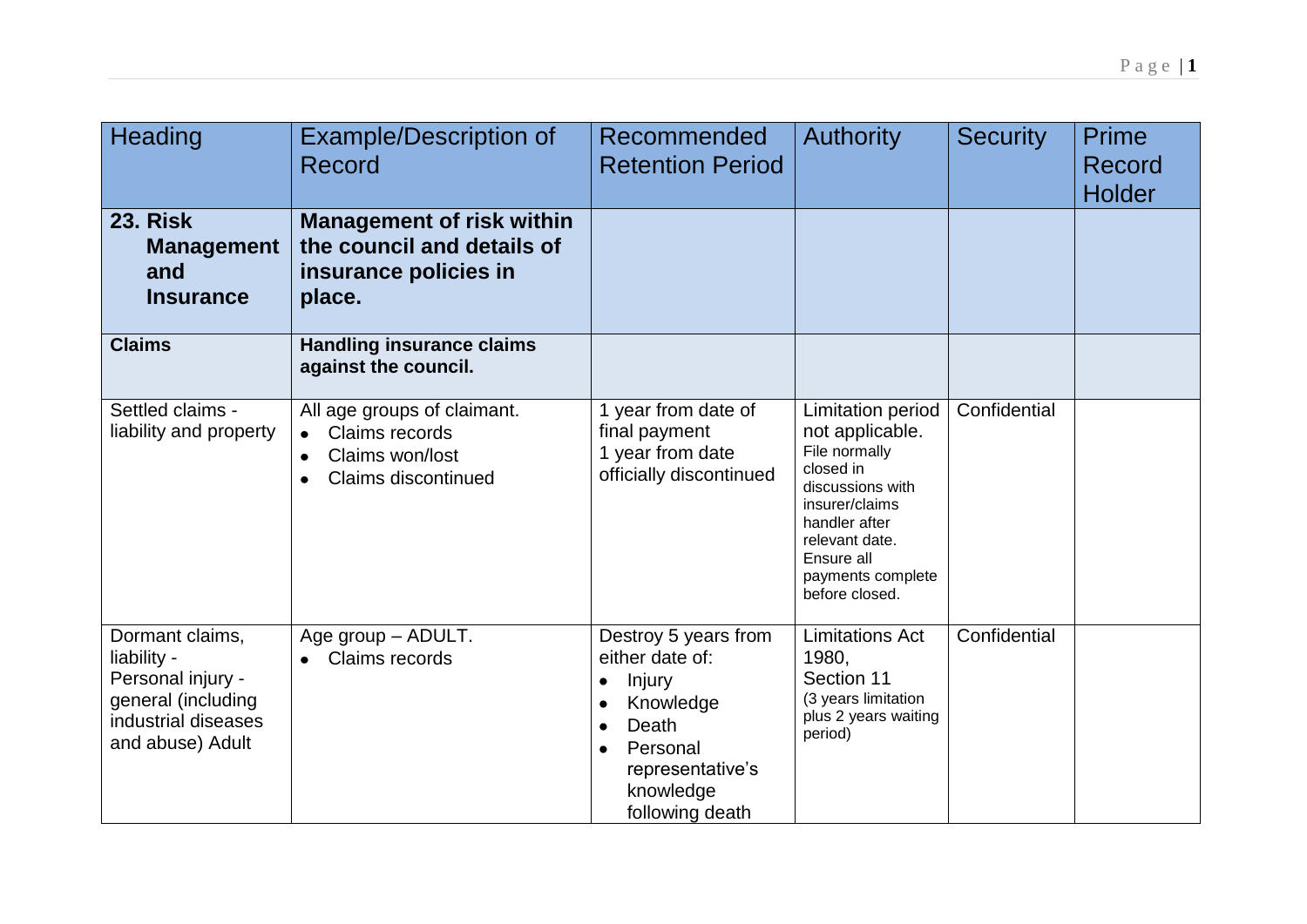| Heading                                                                                                              | <b>Example/Description of</b><br>Record                      | Recommended<br><b>Retention Period</b>                                                                                                                  | <b>Authority</b>                                                                                                                                                                | <b>Security</b> | <b>Prime</b><br>Record<br><b>Holder</b> |
|----------------------------------------------------------------------------------------------------------------------|--------------------------------------------------------------|---------------------------------------------------------------------------------------------------------------------------------------------------------|---------------------------------------------------------------------------------------------------------------------------------------------------------------------------------|-----------------|-----------------------------------------|
| Dormant claims,<br>liability -<br>Personal injury -<br>general (including<br>industrial diseases<br>and abuse) Minor | Age group – MINOR at time of<br>incident<br>• Claims records | Destroy 5 years from<br>18 <sup>th</sup> birthday                                                                                                       | <b>Limitations Act</b><br>1980,<br>Section 11<br>(3 years limitation<br>from 18 <sup>th</sup> birthday<br>plus 2 years waiting<br>period)                                       | Confidential    |                                         |
| Dormant claims,<br>liability -<br>Personal injury with<br>disability                                                 | All age groups<br>Claims records                             | Destroy 5 years from<br>either date:<br>Disability ceased<br>Death<br>$\bullet$<br>Ensure all<br>payments ceased                                        | <b>Limitations Act</b><br>1980,<br>Section 28<br>(3 years limitation<br>plus 2 years<br>waiting)                                                                                | Confidential    |                                         |
| Dormant claims,<br>liability -<br>Personal injury -<br>failure to educate<br>Adult                                   | Age group - ADULT<br>Claims records                          | Review minimum 5<br>years from either date<br>of:<br>Injury<br>$\bullet$<br>Knowledge<br>Death<br>Personal<br>representative's<br>knowledge of<br>death | <b>Limitation period</b><br>is not fixed -<br>Court may allow<br>longer period,<br>therefore, need to<br>take advice from<br>solicitors/claims<br>handlers before<br>destroying | Confidential    |                                         |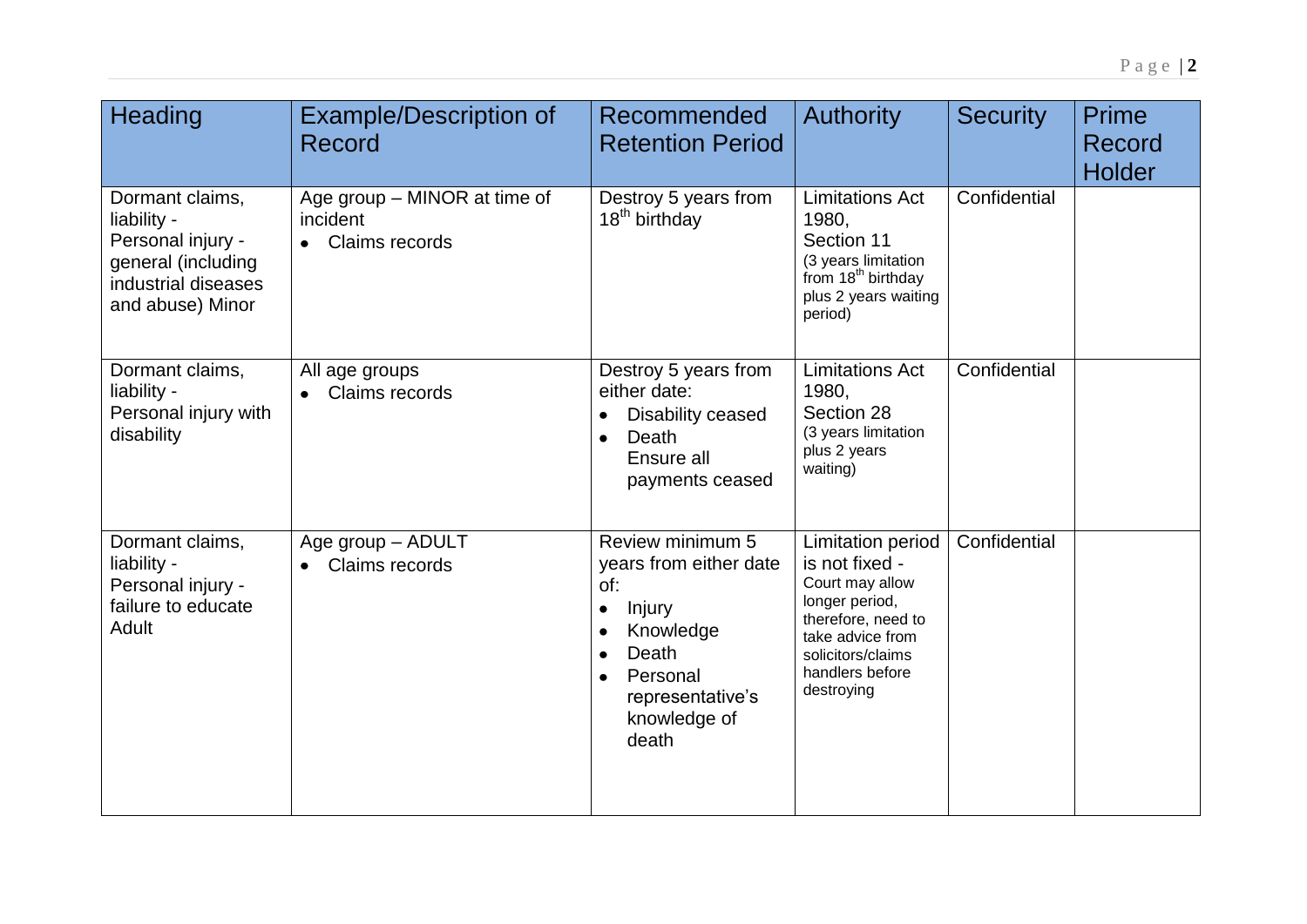|                                                             |                                                                                                                    |                 | $P$ age $\overline{\mathbf{3}}$ |
|-------------------------------------------------------------|--------------------------------------------------------------------------------------------------------------------|-----------------|---------------------------------|
|                                                             |                                                                                                                    |                 |                                 |
| Recommended                                                 | <b>Authority</b>                                                                                                   | <b>Security</b> | <b>Prime</b>                    |
| <b>Retention Period</b>                                     |                                                                                                                    |                 | Record                          |
|                                                             |                                                                                                                    |                 | <b>Holder</b>                   |
| Review minimum 5<br>years from 18 <sup>th</sup><br>birthday | Limitation period<br>is not fixed -<br>Court may allow<br>longer period,<br>therefore, need to<br>take advice from | Confidential    |                                 |

|                                                                                                     |                                                                    |                                                                                                                                                                                                                                          |                                                                                                                                                                          |              | <b>Holder</b> |
|-----------------------------------------------------------------------------------------------------|--------------------------------------------------------------------|------------------------------------------------------------------------------------------------------------------------------------------------------------------------------------------------------------------------------------------|--------------------------------------------------------------------------------------------------------------------------------------------------------------------------|--------------|---------------|
| Dormant claims,<br>liability -<br>Personal injury -<br>failure to educate<br>Minor                  | Age group – MINOR at the time of<br>the incident<br>Claims records | Review minimum 5<br>years from 18 <sup>th</sup><br>birthday                                                                                                                                                                              | Limitation period<br>is not fixed -<br>Court may allow<br>longer period,<br>therefore, need to<br>take advice from<br>solicitors/claims<br>handlers before<br>destroying | Confidential |               |
| Dormant claims,<br>liability -<br>Officials indemnity<br>and Professional<br><b>Indemnity Adult</b> | Age group - ADULT.<br>• Claims records                             | Review minimum 8<br>years from either date<br>of:<br>Injury<br>$\bullet$<br>Knowledge<br>Death<br>Personal<br>$\bullet$<br>representative's<br>knowledge<br>following death<br>Review minimum of<br>12 years for contracts<br>under seal | Limitation period<br>is not fixed -<br>Court may allow<br>longer period,<br>therefore, need to<br>take advice from<br>solicitors/claims<br>handlers before<br>destroying | Confidential |               |
| Dormant claims,<br>liability -<br>Officials indemnity<br>and Professional<br>Indemnity Minor        | Age group - MINOR at time of<br>incident<br>Claims records         | Review minimum 5<br>years from date of 18 <sup>th</sup><br>birthday<br>Review minimum of<br>12 years for contract<br>under seal                                                                                                          | Limitation period<br>is not fixed -<br>Court may allow<br>longer period,<br>therefore, need to<br>take advice from<br>solicitors/claims<br>handlers before<br>destroying | Confidential |               |

Heading **Example/Description of** Record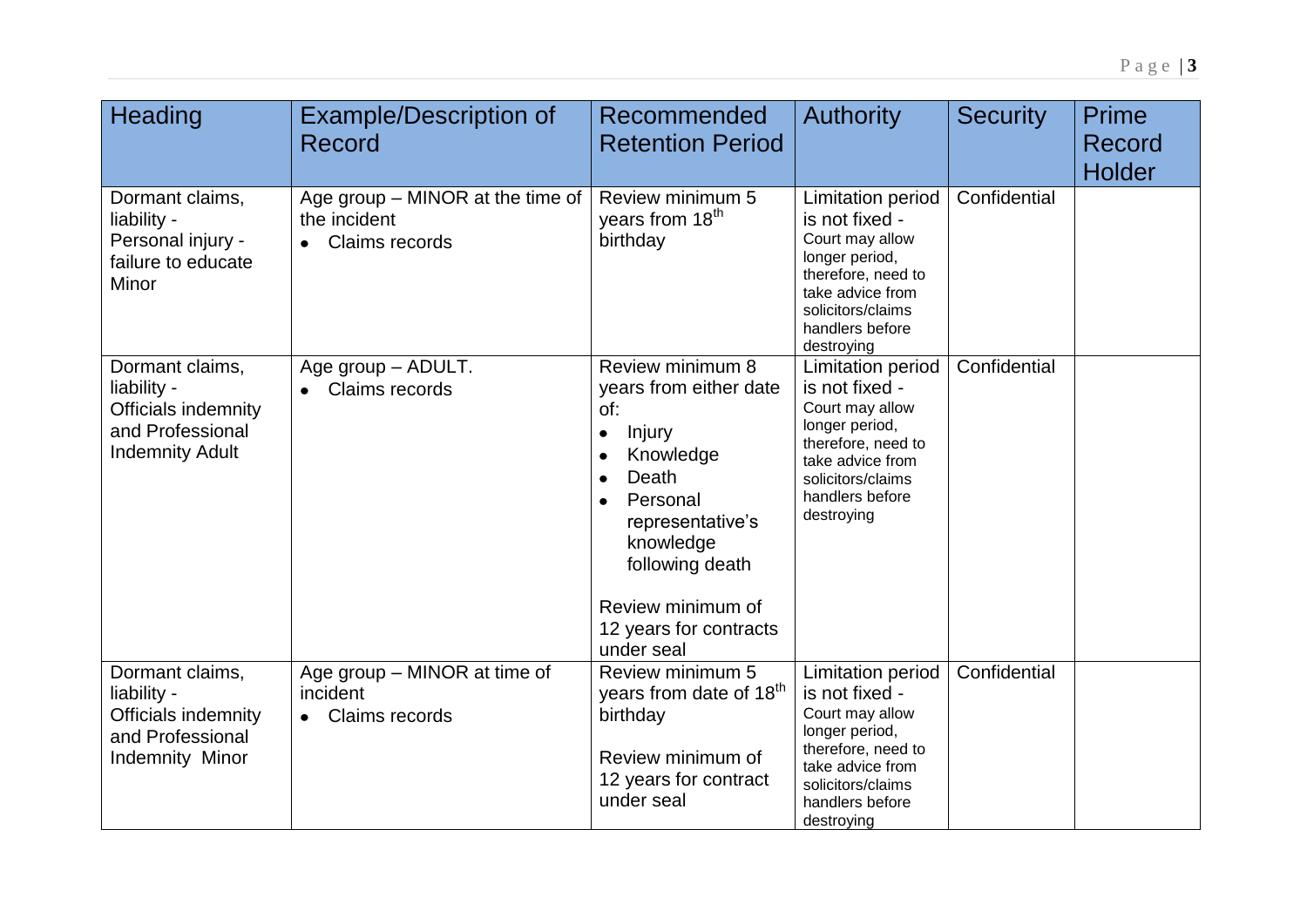| Heading                                                                                  | <b>Example/Description of</b><br>Record                                 | Recommended<br><b>Retention Period</b>                                        | <b>Authority</b>                                                                                                                                                                        | <b>Security</b> | Prime<br>Record<br><b>Holder</b> |
|------------------------------------------------------------------------------------------|-------------------------------------------------------------------------|-------------------------------------------------------------------------------|-----------------------------------------------------------------------------------------------------------------------------------------------------------------------------------------|-----------------|----------------------------------|
| Dormant claims,<br>liability -<br>Property damage<br>(related to negligent<br>act) Adult | Age group - ADULT.<br>Claims records                                    | Destroy 8 years from<br>either date of:<br>Damage<br>Knowledge<br>٠           | This is property<br>damage related<br>to negligent act<br>so may be<br>subject to court<br>proceedings.<br>(6 years limitation<br>plus 2 years waiting<br>period)                       | Confidential    |                                  |
| Dormant claims,<br>liability -<br>Property damage<br>(related to negligent<br>act) Minor | Age group - MINOR at time of<br>incident<br>Claims records<br>$\bullet$ | Review/destroy 5<br>years                                                     | This is property<br>damage related<br>to negligent act<br>so may be<br>subject to court<br>proceedings.<br>(Limitation period 3<br>years, add waiting<br>period 2 years)                | Confidential    |                                  |
| Dormant claims -<br>property and motor<br>own damage                                     | Age group - ALL.<br>Claims records                                      | Destroy 4 years from<br>either date of:<br>Incident<br>Knowledge<br>$\bullet$ | Due to the<br>nature of these<br>claims they are<br>not normally<br>dormant but if<br>they are this<br>timescale will<br>apply<br>(3 years limitation<br>plus 1 year waiting<br>period) | Confidential    |                                  |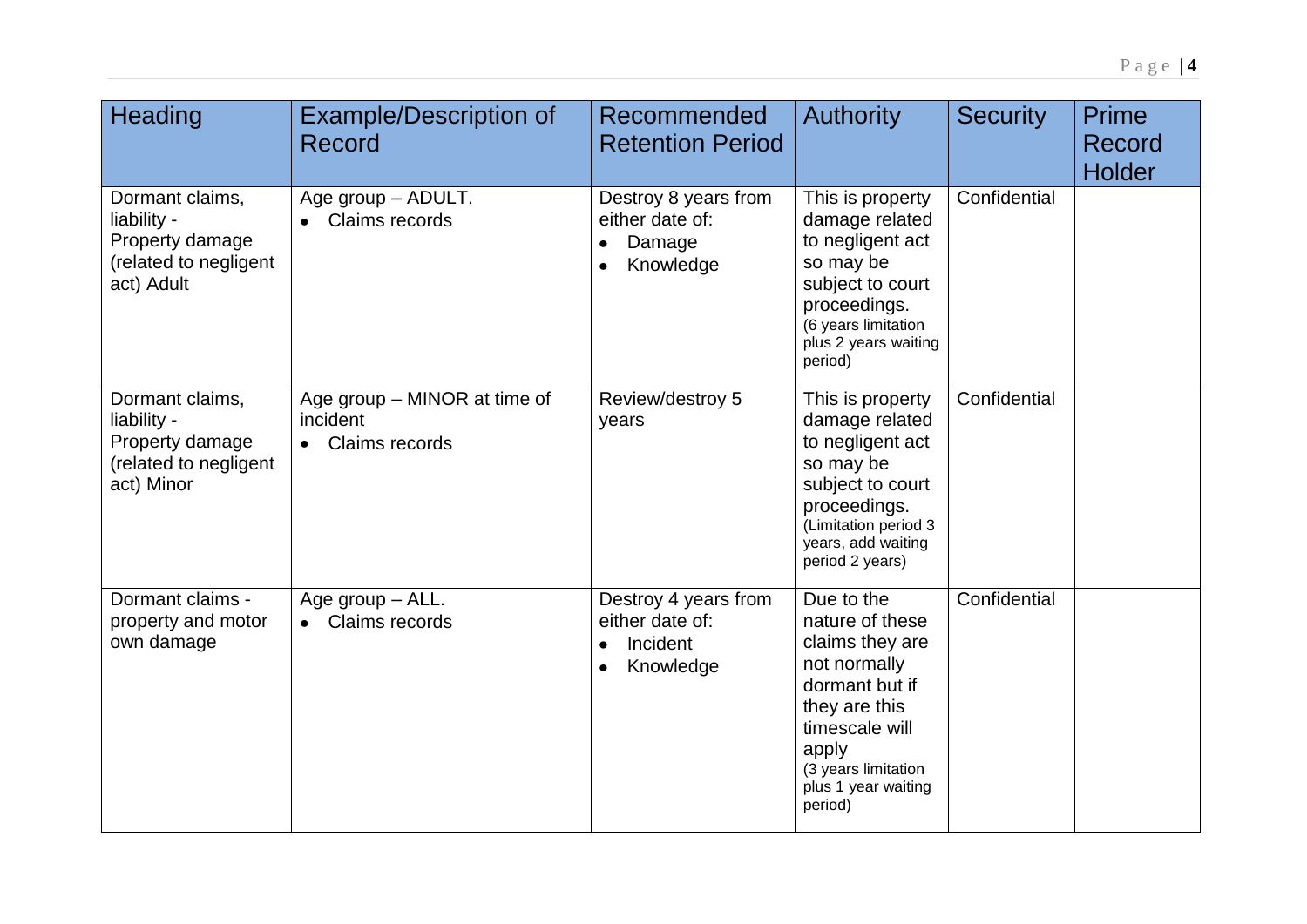| Heading                                                              | <b>Example/Description of</b><br>Record                                                                                                          | Recommended<br><b>Retention Period</b>                    | <b>Authority</b>                                                                                                                                      | <b>Security</b>                      | <b>Prime</b><br>Record<br><b>Holder</b> |
|----------------------------------------------------------------------|--------------------------------------------------------------------------------------------------------------------------------------------------|-----------------------------------------------------------|-------------------------------------------------------------------------------------------------------------------------------------------------------|--------------------------------------|-----------------------------------------|
| Dormant claims -<br>personal accident<br>and other minor<br>coverage | Age group - ALL.<br>Claims records                                                                                                               | Review 6 years from<br>date of incident                   | File to be<br>assessed for<br>activity before<br>closure and<br>discussions to<br>take place with<br>insurer/claims<br>handlers/<br><b>Solicitors</b> | Confidential                         |                                         |
| <b>Insuring Against</b><br><b>Loss</b>                               | Insuring against loss.                                                                                                                           |                                                           |                                                                                                                                                       |                                      |                                         |
| Insurance policies                                                   | Evidence of the local authority's<br>insurance cover against<br>negligence, loss or damage.<br>Insurance policies<br>Correspondence<br>$\bullet$ | Permanent                                                 | <b>RGLA 8.19</b>                                                                                                                                      | <b>Not</b><br>Protectively<br>Marked |                                         |
| Insurance renewal                                                    | The process of renewing<br>insurance policies.<br>Insurance policy renewal<br>$\bullet$<br>records<br>Correspondence<br>$\bullet$                | Destroy - 5 years after<br>the policy has been<br>renewed | <b>RGLA 8.20</b>                                                                                                                                      | <b>Not</b><br>Protectively<br>Marked |                                         |